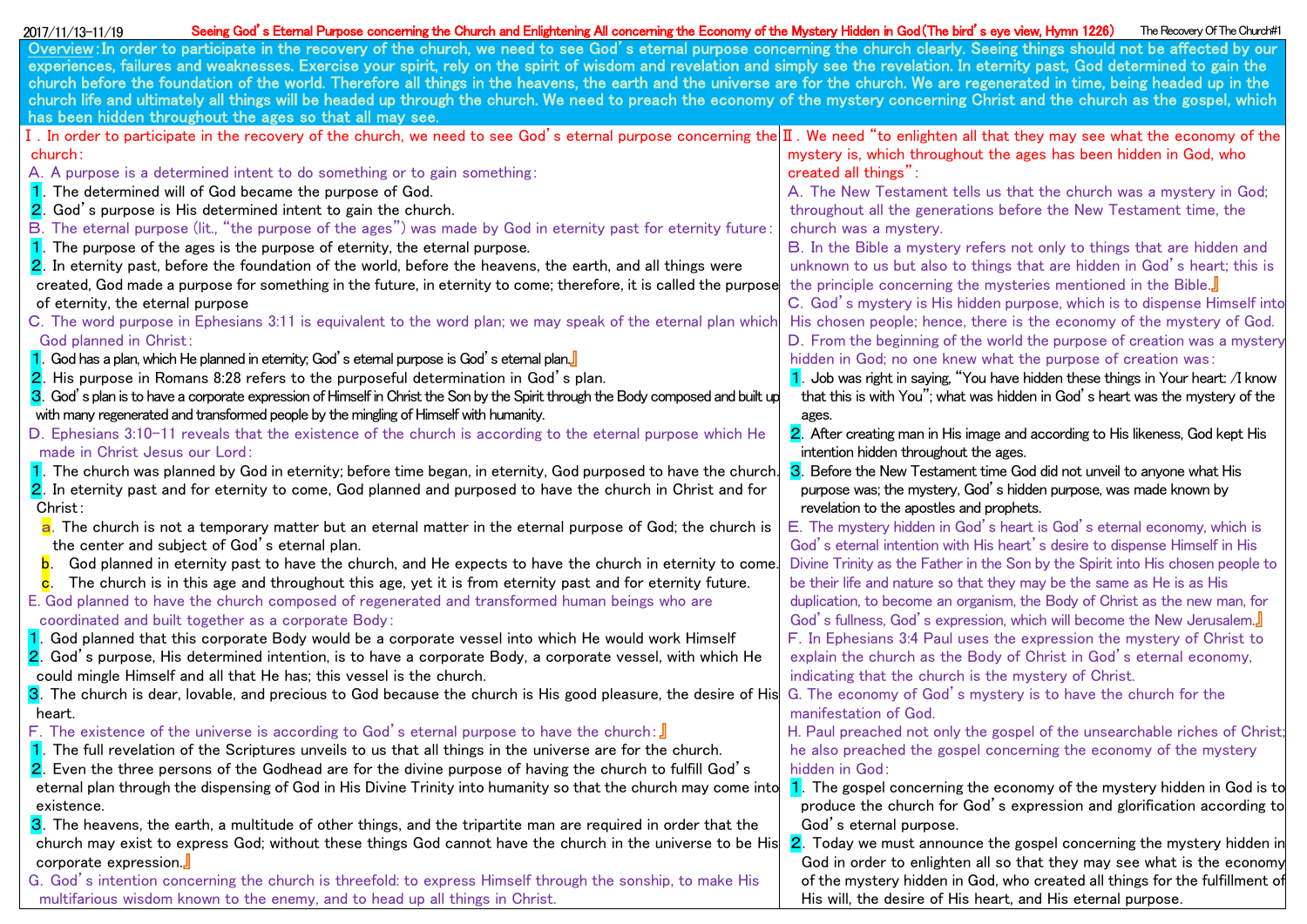Day 1: Eph. 1:4 Even as He chose us in Him before the foundation of the world to be holy and without blemish before Him in love,

5 Predestinating us unto sonship through Jesus Christ to Himself, according to the good pleasure of His will,

11 In whom also we were designated as an inheritance, having been predestinated according to the purpose of the One who works all things according to the counsel of His will,

Day 2:Rom. 8:28 And we know that all things work together for good to those who love God, to those who are called according to His purpose.

Eph. 1:22 And He subjected all things under His feet and gave Him to be Head over all things to the church, 23 Which is His Body, the fullness of the One who fills all in all.

Eph. 4:16 Out from whom all the Body, being joined together and being knit together through every joint of the rich supply and through the operation in the measure of each one part, causes the growth of the Body unto the building up of itself in love.

Eph. 3:10 In order that now to the rulers and the authorities in the heavenlies the multifarious wisdom of God might be made known through the church, 11 According to the eternal purpose which He made in Christ Jesus our Lord,

Day 3:Rev. 4:11 You are a worthy, our Lord and God, to receive the glory and the honor and the power, for You have created all things, and because of Your will they were, and were created.

Eph. 1:10 Unto the economy of the fullness of the times, to head up all things in Christ, the things in the heavens and the things on the earth, in Him;

2 Cor. 13:14 The grace of the Lord Jesus Christ and the love of God and the fellowship of the Holy Spirit be with you all.

Day 4:Eph. 3:9 And to enlighten all that they may see what the economy of the mystery is, which throughout the ages has been hidden in God, who created all things,

5:32 This mystery is great, but I speak with regard to Christ and the church

Day 5:Eph. 3:3 That by revelation the mystery was made known to me, as I have written previously in brief, 4 By which, in reading it, you can perceive my understanding in the mystery of Christ, 5 Which in other generations was not made known to the sons of men, as it has now been revealed to His holy apostles and prophets in spirit.

Rom. 16:25 Now to Him who is able to establish you according to my gospel, that is, the proclamation of Jesus Christ, according to the revelation of the mystery, which has been kept in silence in the times of the ages

Day 6: Eph. 3:8 To me, less than the least of all saints, was this grace given to announce to the Gentiles the unsearchable riches of Christ as the gospel 9 And to enlighten all that they may see what the economy of the mystery is, which throughout the ages has been hidden in God, who created all things.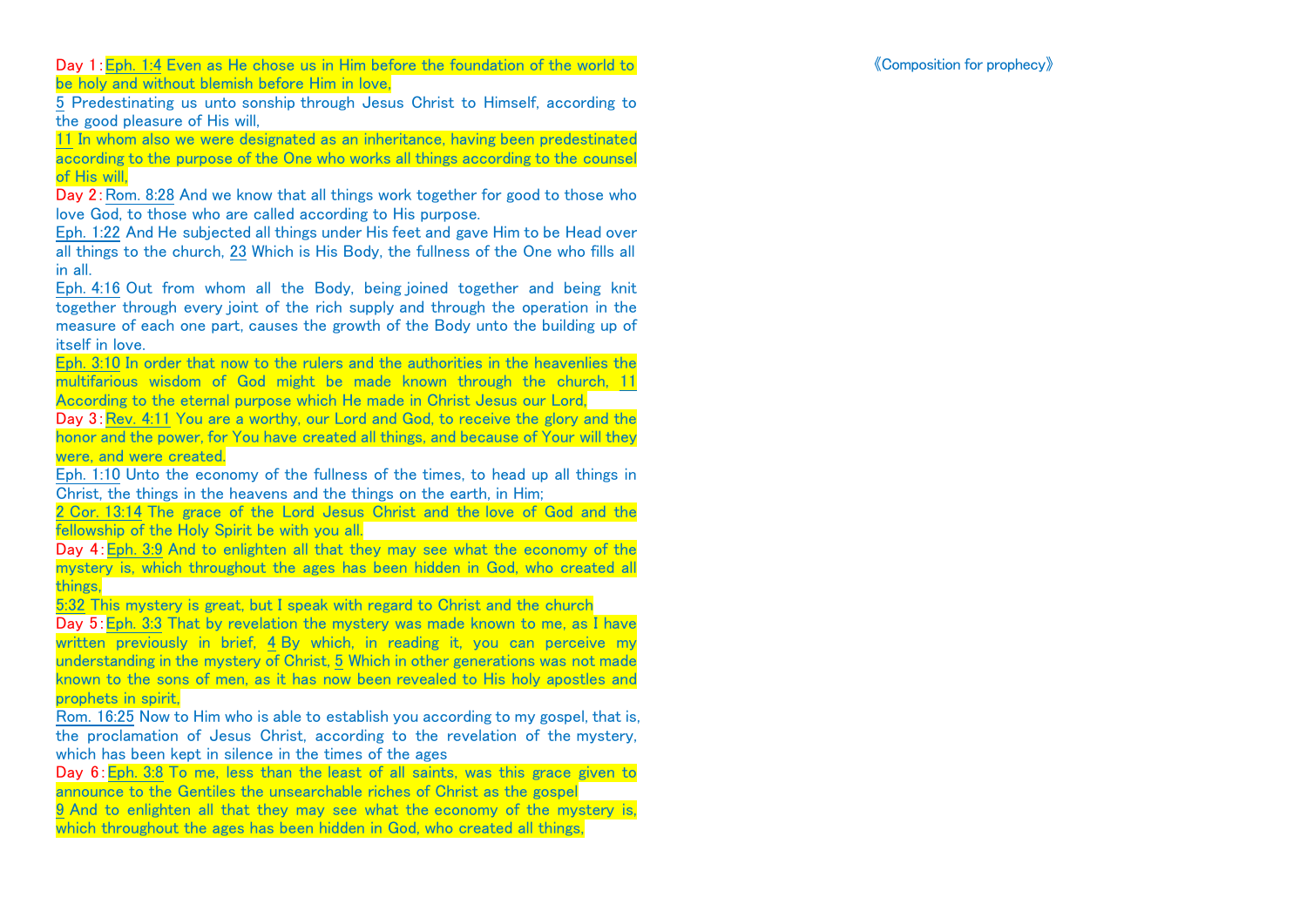## Experience $\left(1\right)$ : The church is the center and the subject of God's eternal plan

Ephesians 3:10-11 unveils the fact that the existence of the church is according to the eternal purpose of God which He made in Christ.... The church did not come into existence by accident but was planned in eternity. Before time began, in eternity, God purposed to have the church.

In eternity past and for eternity to come, God planned and purposed to have a church in Christ and for Christ. Therefore, the church is not a temporary matter but an eternal matter. The church is in this age and throughout this age, yet it is from eternity past and for eternity future. It is an eternal matter in the eternal purpose of God, and it is the center, the subject of God's eternal plan.

What did God plan? He planned to have a church composed of a group of human beings coordinated together as a corporate Body with which He may mingle Himself in His divine nature. In other words, this corporate Body would be a corporate vessel, into which He would put Himself. This is the very thing God planned, and this is the very center of His purpose. God planned to have a corporate Body, a corporate vessel, with which He could mingle Himself and all that He is. This vessel is called the church. The church, therefore, is the center of God's eternal plan. Why is the church so dear, so lovable, and so precious to God? It is because the church is the desire of God's heart, which He purposed before time began. God in eternity planned to have the church.

## For junior high/senior high students

Existence of the church is according to God's eternal purpose. The church is the center of God's eternal plan. Even with an earthquake, a war, or whatever happens, God's economy regarding the church can never be changed, corrected or stopped.

For example, Japanese government decided to raise consumption tax from 8% to 10%, but because the condition of the economy was not good, so they postpone the timing to raise tax to 10%. In addition, they recently brought up the plan to limit usage of the consumption tax to support the next generation. In other words, they haven't decided yet where to use that tax. However, producing and building up of the church has been planned by God in the eternity past, so no one can correct it or change the plan or change its goal. It is according to God's eternal will, so even the world largest country, the United States, cannot change it and your weakness or strength cannot change God's plan concerning the church.

Please set your church life at the center of your school life. Your church life has the eternal value. All the people around you, such as the school principal and the assistant principal of your school, the teacher of your class, seniors, classmates and juniors, and your parents, and all the events such as end-of -term exam, trial exam, school sports festival, and your club activities, and all thingssuch as the train you use, route to your school, and the school building, are arranged by God to be profitable to build the church. In order to make all things work together for good, please love God and love church life that God loves.

Rom8:28 And we know that all things (all people, all events, all things) work together for good to those who love God, to those who are called according to His purpose.

I think important things for junior/senior high students are the study and the relationship with their friends. You should pray to the Lord to seek good friendship. A good friendship can also help your study. In addition, to keep your friendship, you should learn how to make concessions and how to request in the way of experiencing Christ, because the highest humanity is the humanity of Jesus. In your study, experience Christ as your ability of memorizing, concentrating and understanding. When you cannot understand something, pray again and again, "Oh, Lord Jesus. I lack in understanding. Lord, please let me experience You as my understanding". If you support and nourish the new ones and the elementary school kids for building of the church with Christ you experienced in you study and human relationship, then your school life will be greatly blessed in God's eternal plan.

## Experience $(2)$ : The highest gospel is the gospel of Christ with the church

The first thing which God may have done before the foundation of the world in eternity past was to make an economy to produce the church to manifest God. The economy of the mystery hidden in God throughout the ages was to produce the church for the showing forth of God's multifarious wisdom. We must also have the high standard of the gospel concerning the economy of the mystery hidden in God....This deeper mystery is the purpose, the meaning, and the significance revealed to the apostles, especially to the apostle Paul. Thus, Paul told us that he preached not only the unsearchable riches of Christ but also the economy of this mystery hidden in God from the age.

The highest gospel is the gospel of Christ with the church. We must value, appreciate, and treasure the church. We enjoy the church life as the highest standard of the gospel. The gospel concerning the economy of the mystery hidden in God is to produce the church for God's expression and glorification according to God's eternal plan, or purpose. The church is so lovable because it is the very expression and glorification of God. When God has the church, He is expressed and He is glorified. We need to enjoy God in His expression and in His glorification in such a high standard.

Paul preached the divine economy as the very gospel. Ephesians 3:8 reveals the gospel of the unsearchable riches of Christ, while verse 9 reveals the gospel of the economy of the mystery hidden in God throughout the ages. We must realize, experience, and preach this economy to the new ones as the high standard of the gospel. Many Christians enjoy the gospel of grace, and some enjoy the gospel in the aspect of life, but few among today's Christians enjoy the gospel of the kingdom by being under the divine ruling in the divine life. Few enjoy the gospel of the unsearchable riches of Christ and the gospel of the economy of the mystery hidden in God from the ages. The regenerated ones, who are divinely human and humanly divine, spontaneously become an organism, the Body of Christ, which is the church of God as the new man in God's new creation to carry out God's new "career," that is, to build up the Body of Christ for the fullness, the expression, of the Triune God. This fullness as the organism of the Triune God will consummate in the New Jerusalem.

## For young working saints

The economy of the mystery hidden in God from the ages is to have the church and the Body of Christ. In the days of the Old Testament, the economy of the mystery was in God, and since it was a mystery for the chosen people in the Old Testament, they could only look at it in a vague way. However, the mystery was opened to us, the believers of the New Testament through the apostle Paul. Hallelujah! Thank the Lord.

God's eternal economy is for the church, and the church is the purpose, significance of this universe. At the same time, the church is also a subjective experience for you in your daily life. You need to grow up into the Head, Christ, in all things of your business life. For this you need to pray. Suppose, the boss's lack of leadership has caused the organization to be confused and it gets difficult to conduct business, you can pray, "O Lord Jesus, I feel hopeless in a complicated and depraved human relations. But I take you as my true hope and experience you as my true wisdom." By growing up into the Head, Christ, your business life can be blessed to a great extent because of the church asthe economy of the mystery. Eph. 4:15 But holding to truth in love, we may grow up into Him in all things, who is the Head, Christ, 16 Out from whom all the Body, being joined together and being knit together through every joint of the rich supply and through the operation in the measure of each one part, causes the growth of the Body unto the building up of itself in love.